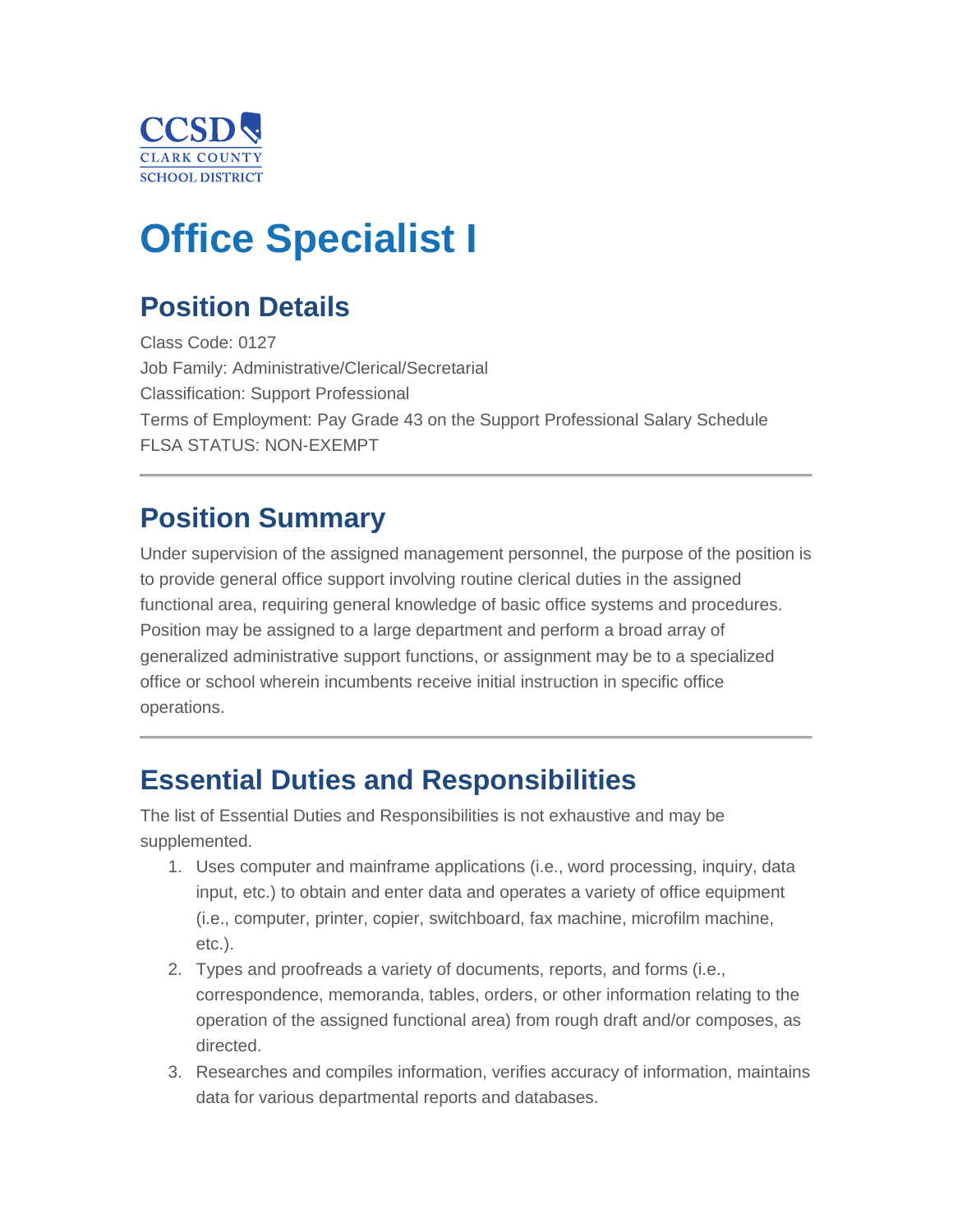- 4. Files correspondence, bulletins, reports, records, materials, and other documents according to appropriate departmental guidelines; may retrieve files upon request.
- 5. Establishes, collects, organizes, and maintains data pertaining to assigned clerical tasks and composes departmental reports, as requested.
- 6. Answers telephone inquiries from employees and the public concerning departmental activities and operations; accepts, screens, and routes telephone calls; and greets and directs visitors, as appropriate.
- 7. Assists with the resolution of minor routine administrative and operational problems.
- 8. May photocopy, sort, staple, and/or distribute documents, as requested.
- 9. May type labels, envelopes, and/or routine forms; may open, sort, date stamp, and distribute incoming/outgoing correspondence.
- 10. Processes, sorts, verifies accuracy of, and files applications, purchase orders, payroll records, student records, personnel records, financial reports, requisitions, legal documents, etc., in accordance with established procedures.
- 11. Maintains and updates computer system database to compile, store, and/or retrieve information to prepare various reports.
- 12. May sort documents and prepare envelopes for mass mailings, as directed.
- 13. Conforms to safety standards, as prescribed.
- 14. Performs related duties, as assigned.

### **Distinguishing Characteristics**

None specified.

# **Knowledge, Skills, and Abilities (Position Expectations)**

- 1. Knowledge of basic record keeping/accounting practices; ability to perform routine mathematical computations.
- 2. Knowledge of basic Clark County School District work policies and guidelines; knowledge of departmental practices and procedures.
- 3. Ability to understand, explain, and apply written and oral instructions, practices, and procedures.
- 4. Ability to clearly communicate information, verbally and in writing, knowledge of business English and spelling.
- 5. Ability to type.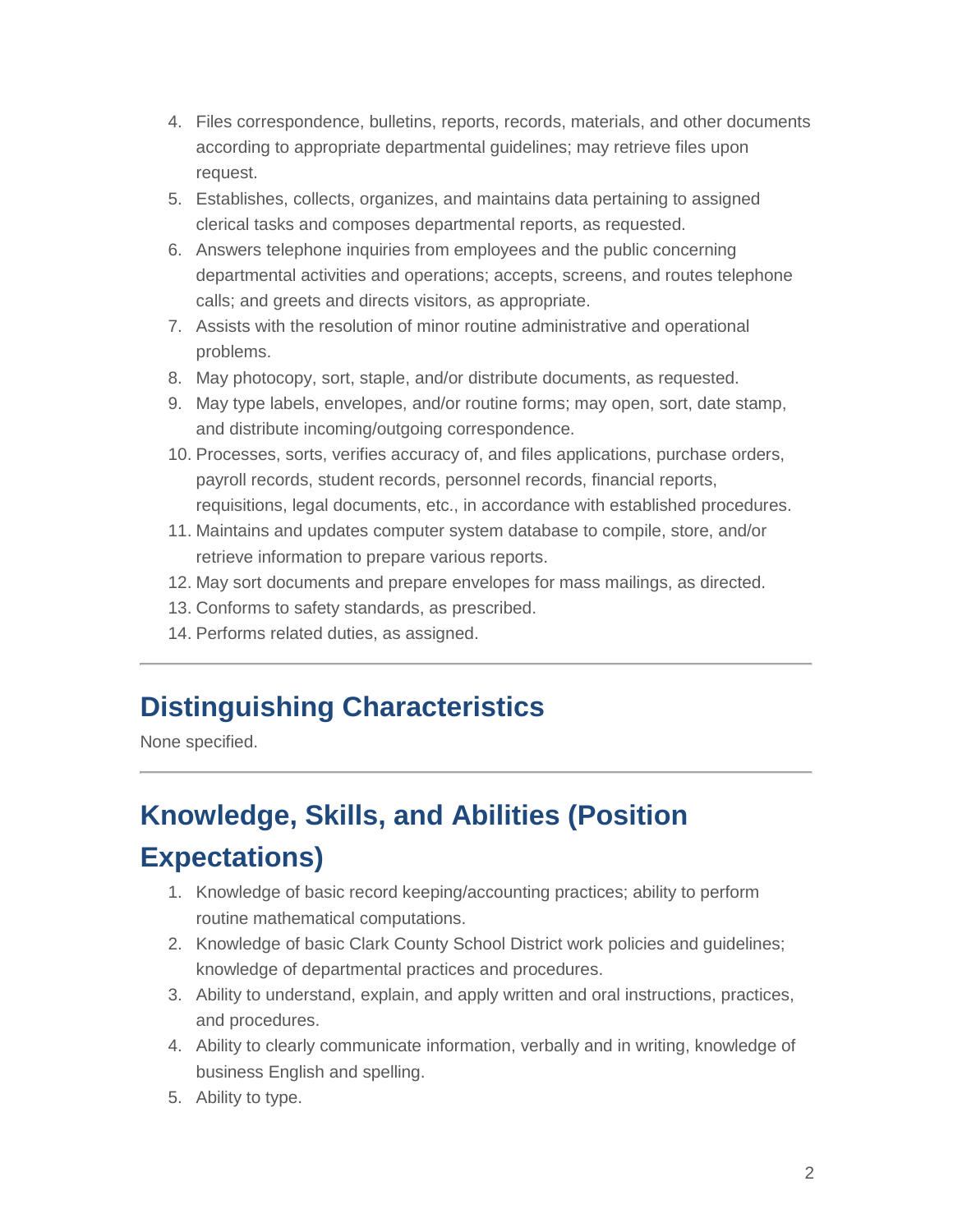- 6. Ability to prepare routine documents and compose business letters and memoranda.
- 7. Ability to operate basic office equipment (i.e., computer terminals, printers, copy machines, telephone systems, fax machines, etc.).
- 8. Ability to perform routine typing and basic computer operations (i.e., data entry, word processing, records retrieval, etc.).
- 9. Ability to access, operate, and maintain various software applications; ability to read, update, and maintain various records and files, ability to learn job specific computer software applications.
- 10. May require the ability to operate specialized communications or office equipment as specified by the assigned work area.
- 11. Ability to establish and maintain effective working relationships with District employees, students, parents/guardians, and the public.
- 12. Ability to work without direct supervision to carry out assignments to completion; ability to meet predetermined deadlines.
- 13. Ability to perform duties with a professional and cooperative work ethic; ability to maintain confidentiality.
- 14. Ability to work flexible hours or shifts as necessary for the efficient operation of the department.
- 15. Ability to do editorial checking for spelling, punctuation, and grammar.
- 16. Ability to recognize and report hazards and apply safe work methods.
- 17. Possess physical and mental stamina commensurate with the responsibilities of the position.

### **Position Requirements**

#### **Education, Training, and Experience**

- 1. High school graduation or other equivalent (i.e., General Educational Development (GED), foreign equivalency, etc.).
- 2. Six (6) months of clerical experience; or,

Official high school transcript or an accredited college/university transcript(s) indicating coursework taken in each of the following areas: Computer Education (i.e., Keyboarding, Computer Applications, Office Technology, Word Processing, or equivalent); English (i.e., English III, English IV, English Composition, English Literature, World Literature, or equivalent); Math (i.e., Algebra, Geometry, Trigonometry); and one (1) or more course(s) in any business-related subject (i.e., Accounting, Finance, General Business, Business Law). Qualified candidates must have achieved a grade of B or better in each course.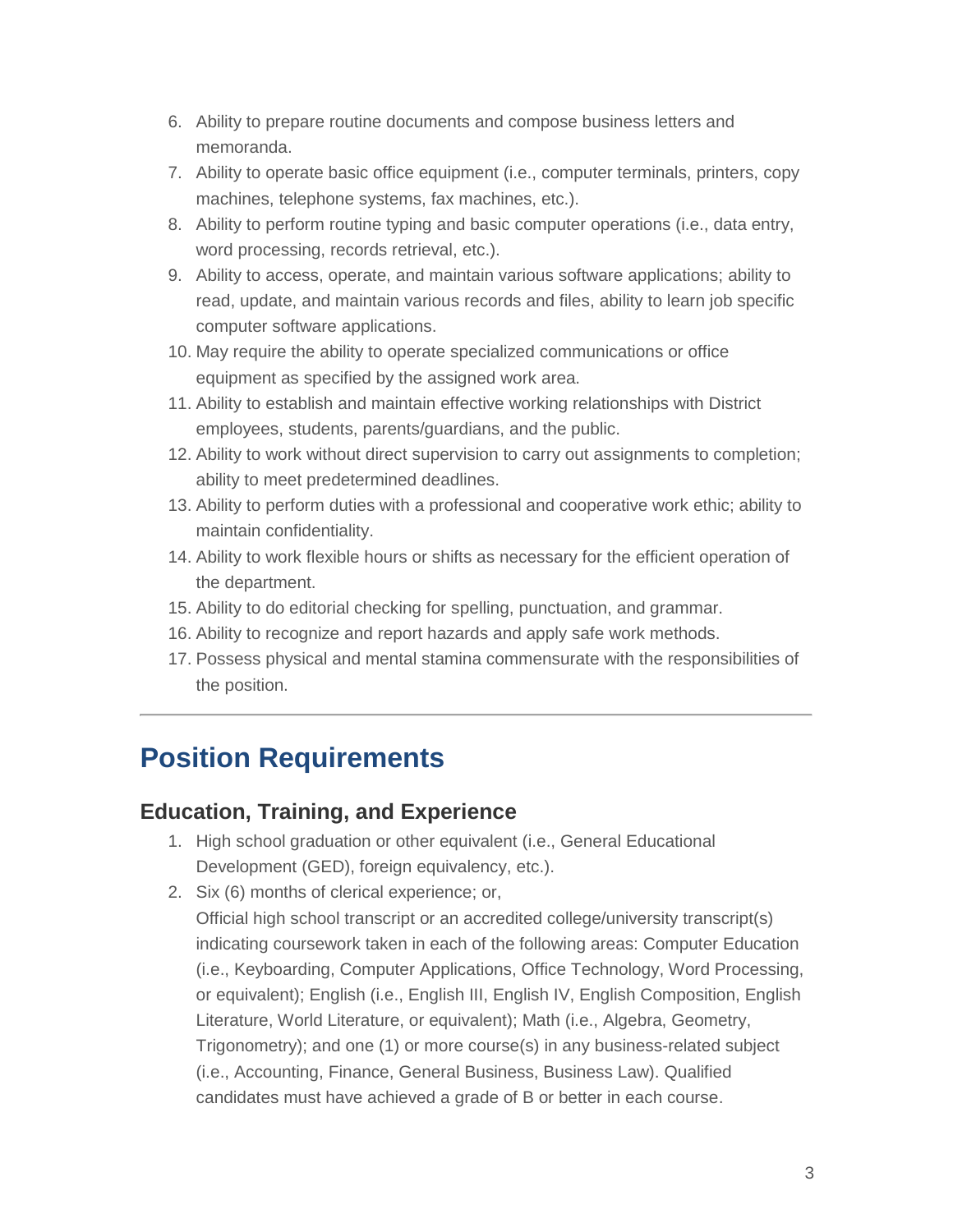#### **Licenses and Certifications**

None Specified.

#### **Preferred Qualifications**

None Specified.

### **Document(s) Required at Time of Application**

- 1. High school transcript or equivalent (i.e., GED, foreign equivalency, etc.).
- 2. Official high school transcript or an accredited college/university transcript(s), if applicable.
- 3. Specific documented evidence of training and experience to satisfy qualifications.

### **Examples of Assigned Work Areas**

Clark County School District facilities, schools, and department offices.

### **Work Environment**

#### **Strength**

Sedentary/Medium - Exert force to 50 lbs., occasionally; 10-25 lbs., frequently; up to 10 lbs., constantly.

#### **Physical Demand**

Frequent sitting, standing, walking, pushing, pulling, stooping, kneeling, crouching, reaching, handling, and repetitive fine motor activities. Hearing and speech to communicate in person, via video conference and computers, or over the telephone. Mobility to work in a typical office setting and use standard office equipment. Stamina to remain seated and to maintain concentration for an extended period of time. Vision: Frequent near acuity, occasional far acuity, and color vision. Vision to read printed materials and online, a Video Display Terminal (VDT) screen, and other monitoring devices.

#### **Environmental Conditions**

Climate-controlled office setting with temperatures ranging from mild to moderate cold/heat. Exposure to noise levels ranging from moderate to loud for occasional to frequent time periods.